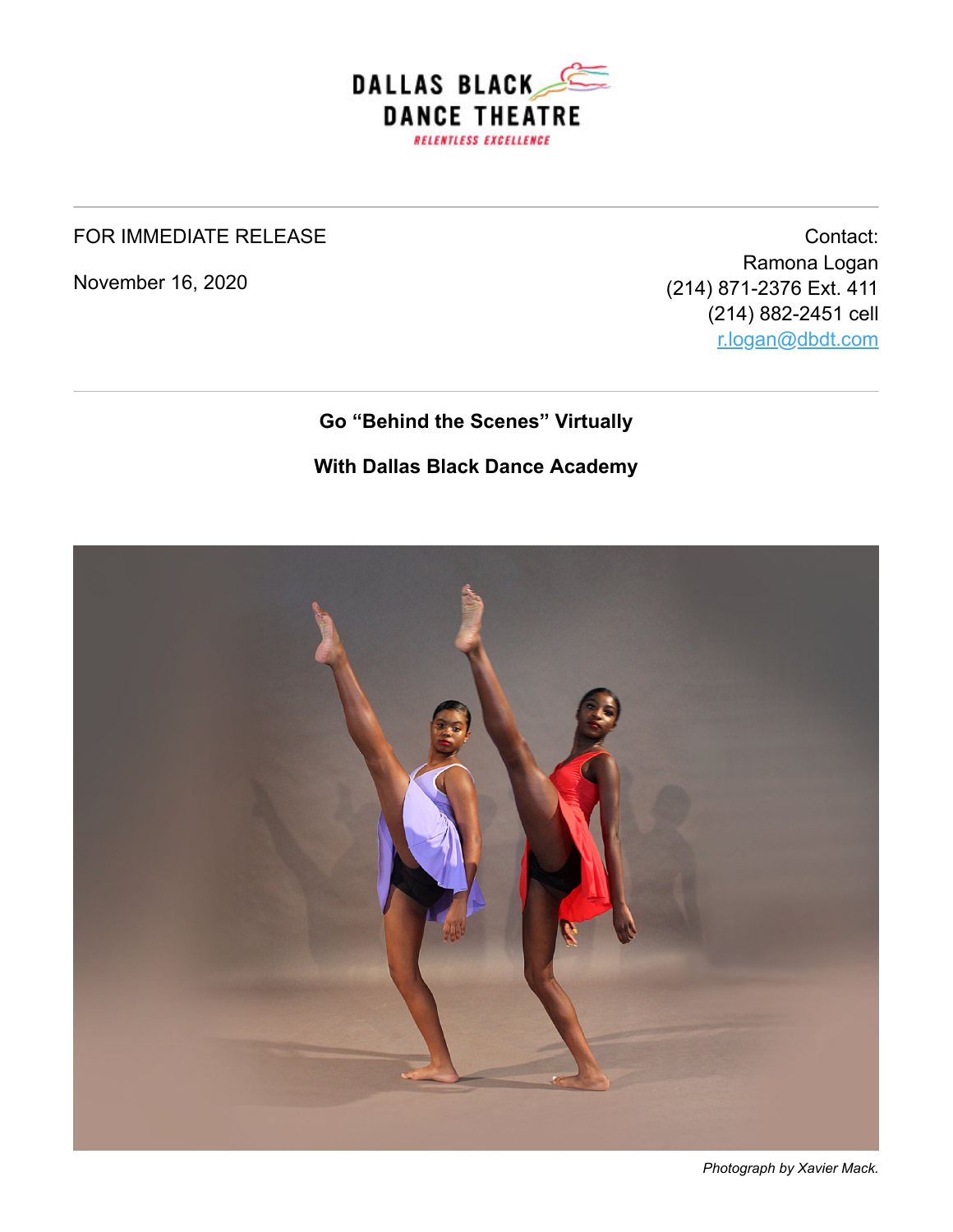Dallas, TX – Dallas, Texas – **Dallas Black Dance Academy** invites the community to take a free "Behind The Scenes" virtual view of its three performing ensembles during the Thanksgiving holiday. The performance provides the audience the opportunity to experience clips of virtual rehearsals, in-person rehearsals and a mini-performance. This event has become a holiday tradition for many families during the Thanksgiving break. **The City of Dallas Office of Arts and Culture** is the presenting sponsor of Behind the Scenes that is scheduled for Tuesday, November 24, 2020, at 1:00 pm CST.

The ensembles will perform works choreographed by Dallas Black Dance Theatre company members. Hana DeLong has choreographed a work *Primal* for the **Allegro Performing Ensemble**. Academy Director **Katricia Eaglin** created a solo for an Allegro member. The Allegro Performing Ensemble is the premier academy ensemble with students between the ages of 14-18 under the direction of Mrs. Eaglin.

De'Anthony Vaughn developed group pieces *Off the Rails* and *La Vida* for the **Senior Performing Ensemble (SPE)** and the **Junior Performing Ensemble (JPE)**. Sierra Noelle Jones has choreographed solos for SPE and JPE members. The Senior Performing Ensemble with students between the ages of 11-14 is directed by De'Anthony Vaughan. The Junior Performing Ensemble with students between the ages of 9-12 is under the direction of Sierra Noelle Jones.

The academy has provided virtual classes since the pandemic started. Students utilize the Zoom format to participate in 50 dance classes weekly, including ballet, jazz, tap, modern, and African. Classes are open to students ages four to adult.

The virtual performance is **FREE**, but you must RSVP at www.DBDT.com.

# **BEHIND THE SCENES PERFORMANCE DETAILS**

Tuesday, November 24, 2020, 1:00 pm CST

Virtual performance

Visit [www.DBDT.com](http://www.dbdt.com/) for details.

# **2020-2021 | DBDT Season Sponsors**

Legacy Sponsor: Simmons Sisters Fund at Texas Women's Foundation

Season Sponsors: Office of Arts and Culture – City of Dallas, Texas Instruments, NBC 5, *Texas Metro News, The Dallas Morning News*, NorthPark Center, TACA*,* American Airlines, The Shubert Foundation Inc., DART, and *The Dallas Weekly.*

# **2020 – 2021 | DBDT Season Supporters**

Texas Commission on the Arts, National Endowment for the Arts, Lexus, *Elite News, FYI-50+, The Dallas Examiner, The Dallas Post Tribune,* Oversee My IT, *Trendy Africa,* and *Arts+Culture*.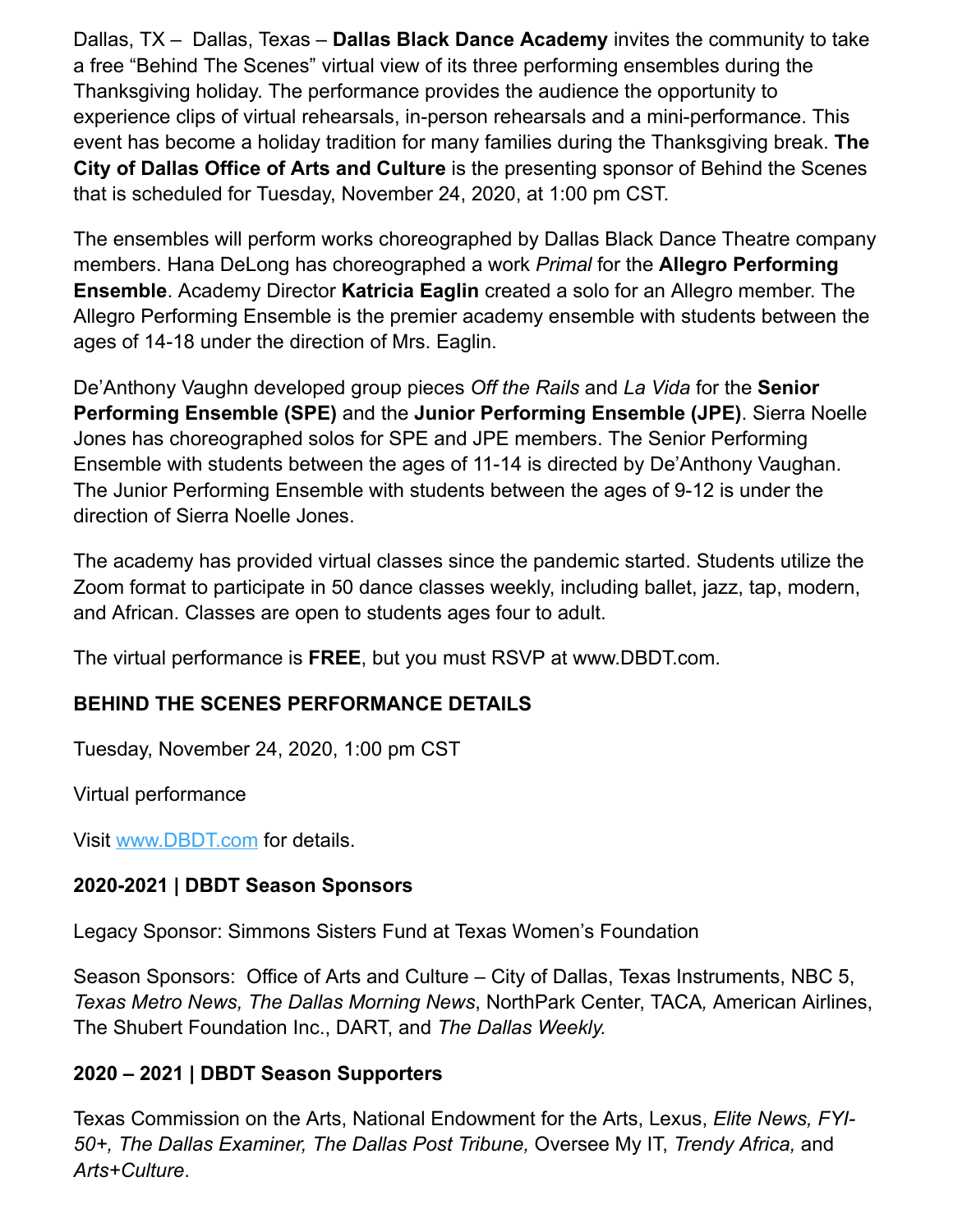# **2020-2021 | DBDT COVID Resilience Sponsors**

Anonymous, LKS Foundation, Mid-America Arts Alliance United States Regional Arts Resilience Fund, Office of Arts and Culture – City of Dallas Coronavirus Relief Fund, National Endowment for the Arts CARES Act, Oversee My IT, Dallas Black Dance Theatre Board of Directors, Henry C. Beck, Jr. Donor Advised Fund at Texas Women's Foundation, Kate Wilson Davis Fund at Texas Women's Foundation, The Eugene McDermott Foundation, PNC, Wells Fargo, Anonymous, Communities Foundation of Texas/North Texas Giving Day, Chase, Deedie Rose, TACA Emergency Arts Relief Fund, Sally Pian & Ira Silverman, Lucy and Henry Billingsley Fund at Texas Women's Foundation, Ford Reynolds Fund of the Southwest Community Foundation, Keron Wright.

*ABOUT DALLAS BLACK DANCE THEATRE: Dallas Black Dance Theatre (DBDT) is an internationally recognized professional dance company that engages the crosscultural community through contemporary modern dance presented from the African-American experience. The National Endowment for the Arts designated the 44-year-old company as an American Masterpiece Touring Artist in 2008. The company also received the Texas Medal of Arts Award for Arts Education in 2017. As Dallas' oldest and largest professional dance company, DBDT ranks as the 10th largest minority arts organization in America and the fourth largest black dance company in the nation.* 

*Ann Williams founded Dallas Black Dance Theatre in 1976. Melissa M. Young took over the helm as Artistic Director in 2018 after starting with the company as a dancer in 1994. Zenetta S. Drew has led the administrative side of the company since 1987 as Executive Director.*

*The mission of Dallas Black Dance Theatre is to create and produce contemporary modern dance at its highest level of artistic excellence through performances and educational programs that bridge cultures and reach diverse communities. The virtuosic dancers of Dallas Black Dance Theatre have mesmerized 4.3 million arts patrons across 16 countries, including two Olympic Cultural events.*

*Five performing companies comprise Dallas Black Dance Theatre and its training Academy. DBDT consists of 13 full-time salaried dancers performing a mixed repertory of modern, jazz, African, and spiritual works by national and international choreographers. DBDT: Encore! features eight artists of rising excellence from across the nation who support DBDT's growing local and regional educational outreach. 2.7 million students, grades K-12, have experienced the dance company's performances and educational outreach programs.* 

*Dallas Black Dance Academy, the official school of Dallas Black Dance Theatre, celebrates 47 years of delivering dance instruction to a community of diverse backgrounds. The academy was the first in the nation to train a student who received the Presidential Scholar Award in Dance in 1980. More than 500 students participate weekly in 50 dance classes, which include ballet, jazz, tap, modern, and African. Classes are*